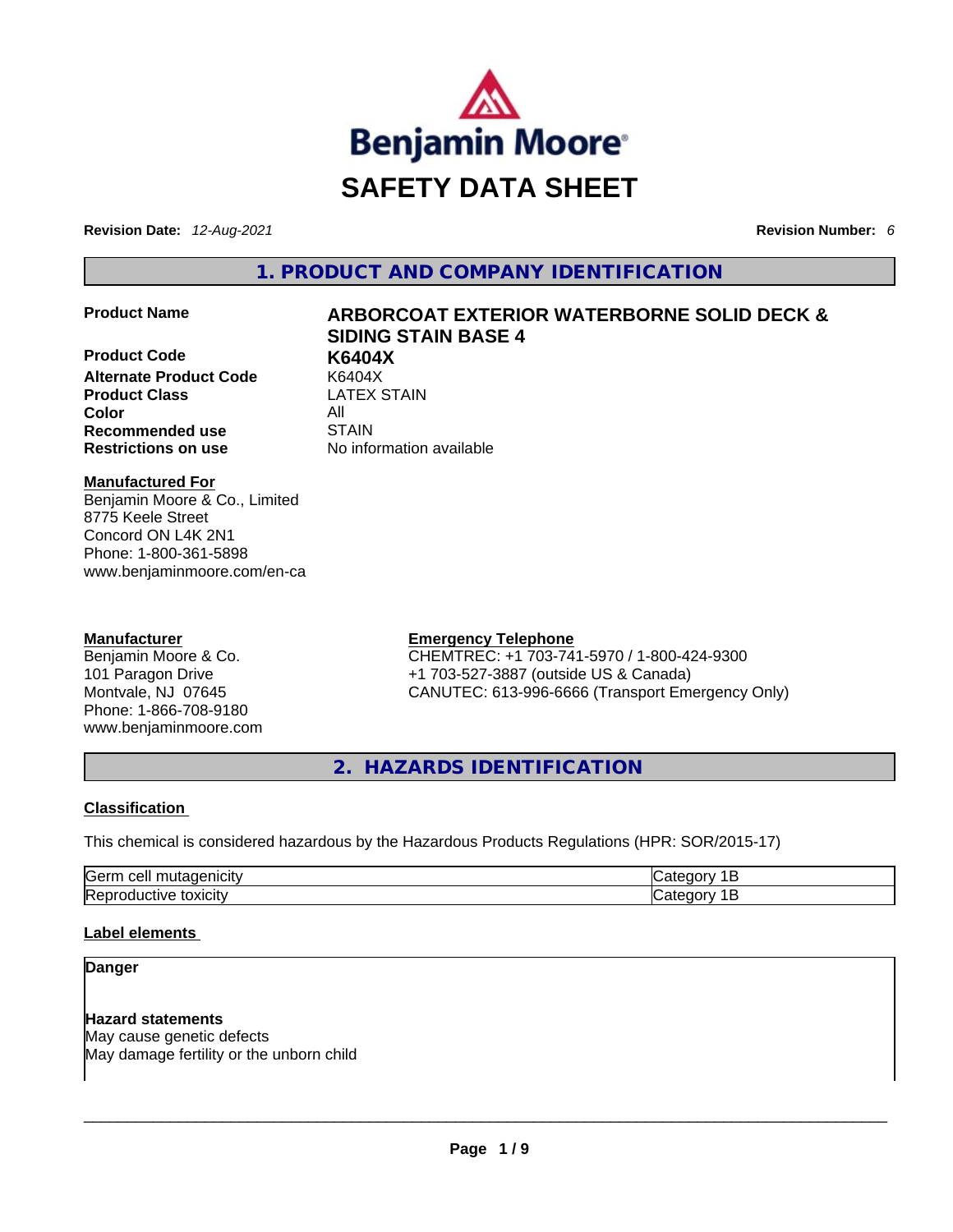

**Appearance** liquid **Odor 11** and **Odor 11** and **Odor 11** and **Odor 11** and **Odor 11** and **Odor** 11 and **Odor** 11 and **Odor** 11 and **Odor** 11 and **Odor** 11 and **Odor** 11 and **Odor** 11 and **Odor** 11 and **Odor** 11 and **Odor** 

#### **Precautionary Statements - Prevention**

Obtain special instructions before use Do not handle until all safety precautions have been read and understood Use personal protective equipment as required

#### **Precautionary Statements - Response**

IF exposed or concerned: Get medical advice/attention

### **Precautionary Statements - Storage**

Store locked up

#### **Precautionary Statements - Disposal**

Dispose of contents/container to an approved waste disposal plant

#### **Other information**

No information available

 **WARNING:** This product contains isothiazolinone compounds at levels of <0.1%. These substances are biocides commonly found in most paints and a variety of personal care products as a preservative. Certain individuals may be sensitive or allergic to these substances, even at low levels.

# **3. COMPOSITION INFORMATION ON COMPONENTS**

| <b>Chemical name</b>                                                            | CAS No.    | Weight-%      | <b>Hazardous Material</b><br>registry number<br>(HMIRA registry #) | Date HMIRA filed and<br>Information Review Act date exemption granted<br>(if applicable) |
|---------------------------------------------------------------------------------|------------|---------------|--------------------------------------------------------------------|------------------------------------------------------------------------------------------|
| Nepheline syenite                                                               | 37244-96-5 | $10 - 30%$    |                                                                    |                                                                                          |
| Propanoic acid, 2-methyl-,<br>monoester with<br>2,2,4-trimethyl-1,3-pentanediol | 25265-77-4 | - 5%          |                                                                    |                                                                                          |
| Zinc oxide                                                                      | 1314-13-2  | $-5%$         |                                                                    |                                                                                          |
| Carbamic acid,<br>1H-benzimidazol-2-yl-, methyl                                 | 10605-21-7 | $0.1 - 0.25%$ |                                                                    |                                                                                          |
| ester                                                                           |            |               |                                                                    |                                                                                          |

\*The exact percentage (concentration) of composition has been withheld as a trade secret

# **4. FIRST AID MEASURES**

**General Advice If symptoms persist, call a physician. Show this safety data If** symptoms persist, call a physician. Show this safety data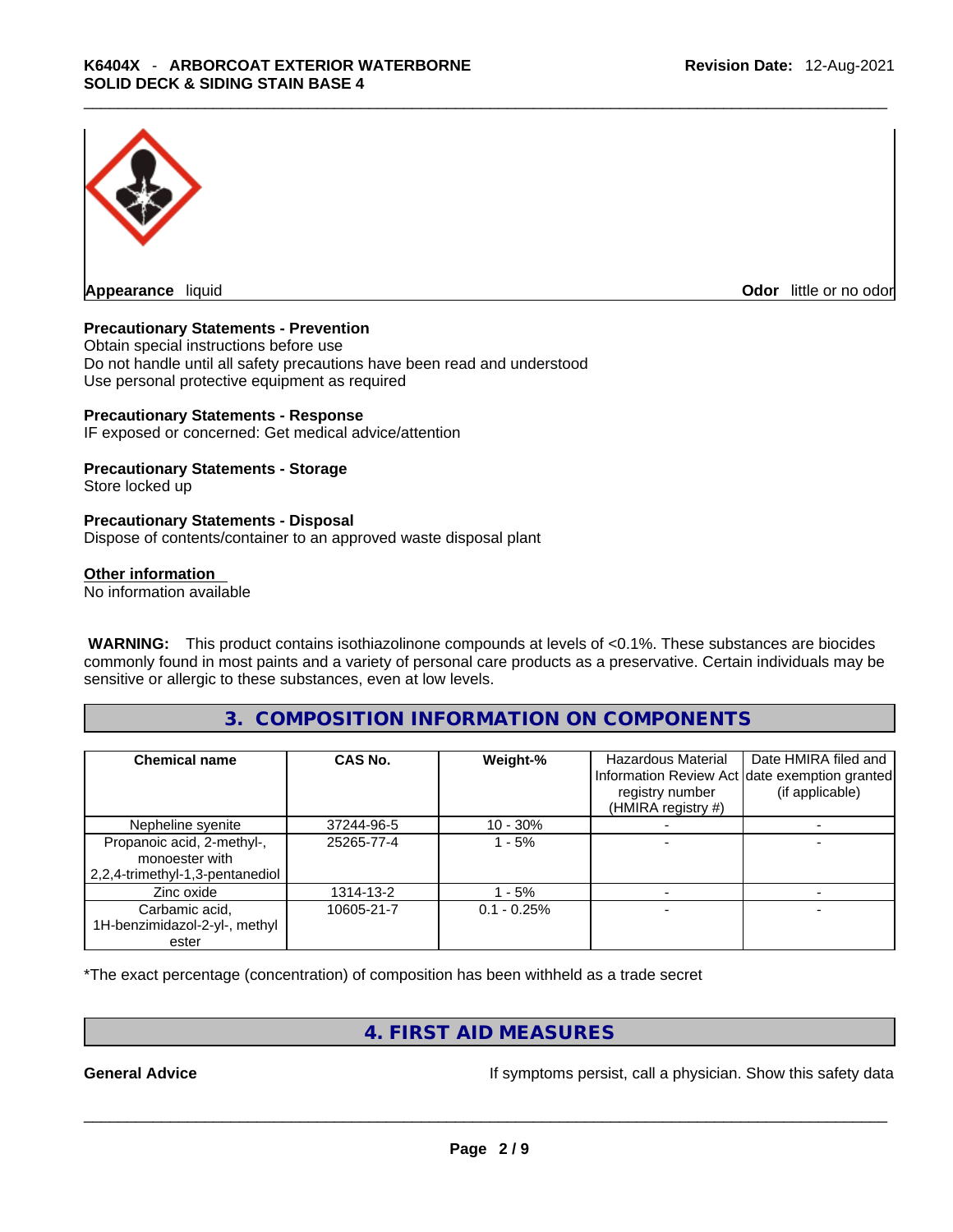|                                        | sheet to the doctor in attendance.                                                                       |
|----------------------------------------|----------------------------------------------------------------------------------------------------------|
| <b>Eye Contact</b>                     | Rinse thoroughly with plenty of water for at least 15<br>minutes and consult a physician.                |
| <b>Skin Contact</b>                    | Wash off immediately with soap and plenty of water while<br>removing all contaminated clothes and shoes. |
| <b>Inhalation</b>                      | Move to fresh air. If symptoms persist, call a physician.                                                |
| Ingestion                              | Clean mouth with water and afterwards drink plenty of<br>water. Consult a physician if necessary.        |
| <b>Most Important Symptoms/Effects</b> | None known.                                                                                              |
| <b>Notes To Physician</b>              | Treat symptomatically.                                                                                   |
|                                        |                                                                                                          |

**5. FIRE-FIGHTING MEASURES** 

| <b>Suitable Extinguishing Media</b>                                                                                                                                                    | Use extinguishing measures that are appropriate to local<br>circumstances and the surrounding environment.                                   |  |  |  |
|----------------------------------------------------------------------------------------------------------------------------------------------------------------------------------------|----------------------------------------------------------------------------------------------------------------------------------------------|--|--|--|
| Protective equipment and precautions for firefighters                                                                                                                                  | As in any fire, wear self-contained breathing apparatus<br>pressure-demand, MSHA/NIOSH (approved or equivalent)<br>and full protective gear. |  |  |  |
| <b>Specific Hazards Arising From The Chemical</b>                                                                                                                                      | Closed containers may rupture if exposed to fire or<br>extreme heat.                                                                         |  |  |  |
| Sensitivity to mechanical impact                                                                                                                                                       | No.                                                                                                                                          |  |  |  |
| Sensitivity to static discharge                                                                                                                                                        | No.                                                                                                                                          |  |  |  |
| <b>Flash Point Data</b><br>Flash point (°F)<br>Flash Point (°C)<br><b>Method</b><br><b>Flammability Limits In Air</b><br>Lower flammability limit:<br><b>Upper flammability limit:</b> | Not applicable<br>Not applicable<br>Not applicable<br>Not applicable<br>Not applicable                                                       |  |  |  |
| Health: 2<br>Flammability: 0<br><b>NFPA</b>                                                                                                                                            | <b>Instability: 0</b><br><b>Special:</b> Not Applicable                                                                                      |  |  |  |
| <b>NFPA Legend</b><br>0 - Not Hazardous<br>1 - Slightly<br>2 - Moderate<br>$3 - High$                                                                                                  |                                                                                                                                              |  |  |  |

4 - Severe

*The ratings assigned are only suggested ratings, the contractor/employer has ultimate responsibilities for NFPA ratings where this system is used.*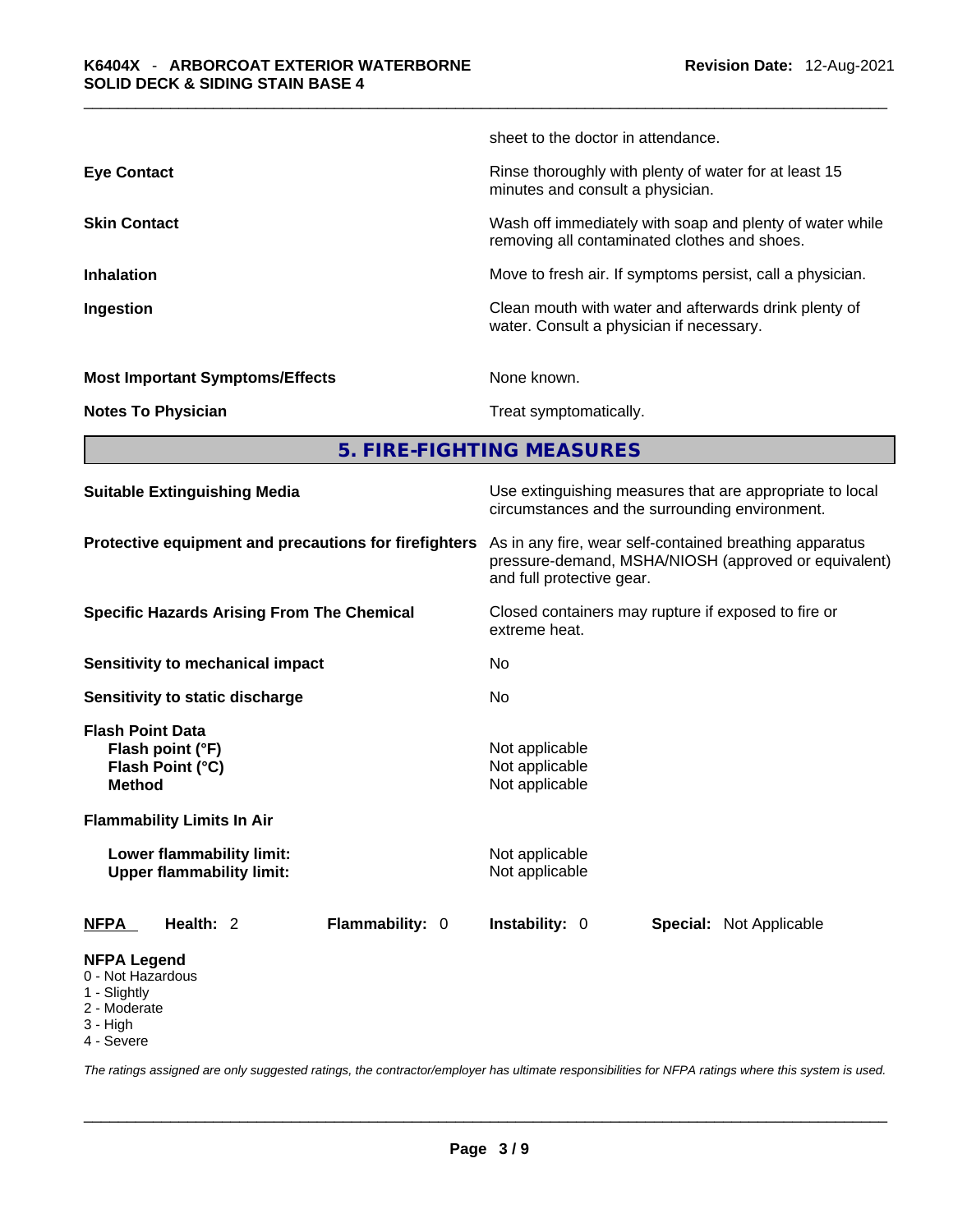*Additional information regarding the NFPA rating system is available from the National Fire Protection Agency (NFPA) at www.nfpa.org.* 

# **6. ACCIDENTAL RELEASE MEASURES**

**Personal Precautions Avoid contact with skin, eyes and clothing. Ensure Personal Precautions** adequate ventilation.

**Other Information Other Information Prevent further leakage or spillage if safe to do so.** 

**Environmental precautions** See Section 12 for additional Ecological Information.

**Methods for Cleaning Up Example 20 All 20 All 20 All 20 Soak** up with inert absorbent material. Sweep up and shovel into suitable containers for disposal.

# **7. HANDLING AND STORAGE**

**Handling Avoid contact with skin, eyes and clothing. Avoid breathing Handling Avoid breathing** vapors, spray mists or sanding dust. In case of insufficient ventilation, wear suitable respiratory equipment.

**Storage Example 2 Keep container tightly closed.** Keep out of the reach of

children.

**Incompatible Materials Materials** No information available

**8. EXPOSURE CONTROLS/PERSONAL PROTECTION** 

#### **Exposure Limits**

| <b>Chemical name</b> | <b>ACGIH TLV</b>                                                                                                              | <b>Alberta</b>                                          | <b>British Columbia</b>                                | Ontario                                                | Quebec                                                                  |
|----------------------|-------------------------------------------------------------------------------------------------------------------------------|---------------------------------------------------------|--------------------------------------------------------|--------------------------------------------------------|-------------------------------------------------------------------------|
| Nepheline syenite    | N/E                                                                                                                           | N/E                                                     | N/E                                                    | 10 mg/m $3$ - TWA                                      | N/E                                                                     |
| Zinc oxide           | STEL: 10 mg/m <sup>3</sup><br>respirable particulate<br>matter<br>TWA: $2 \text{ mg/m}^3$<br>respirable particulate<br>matter | 2 mg/m <sup>3</sup> - TWA<br>$10 \text{ mg/m}^3$ - STEL | $2 \text{ mg/m}^3$ - TWA<br>$10 \text{ mg/m}^3$ - STEL | $2 \text{ mq/m}^3$ - TWA<br>$10 \text{ mg/m}^3$ - STEL | 10 mg/m $3$ - TWAEV<br>5 mg/m <sup>3</sup> - TWAEV<br>10 $mq/m3$ - STEV |

#### **Legend**

ACGIH - American Conference of Governmental Industrial Hygienists Alberta - Alberta Occupational Exposure Limits British Columbia - British Columbia Occupational Exposure Limits

Ontario - Ontario Occupational Exposure Limits

Quebec - Quebec Occupational Exposure Limits

N/E - Not established

#### **Personal Protective Equipment**

**Engineering Measures Ensure** Ensure adequate ventilation, especially in confined areas.

**Eye/Face Protection Safety glasses with side-shields.** 

**Skin Protection Protection Protective gloves and impervious clothing. Respiratory Protection Number 1** (Use only with adequate ventilation. In operations where exposure limits are exceeded, use a NIOSH approved respirator that has been selected by a technically qualified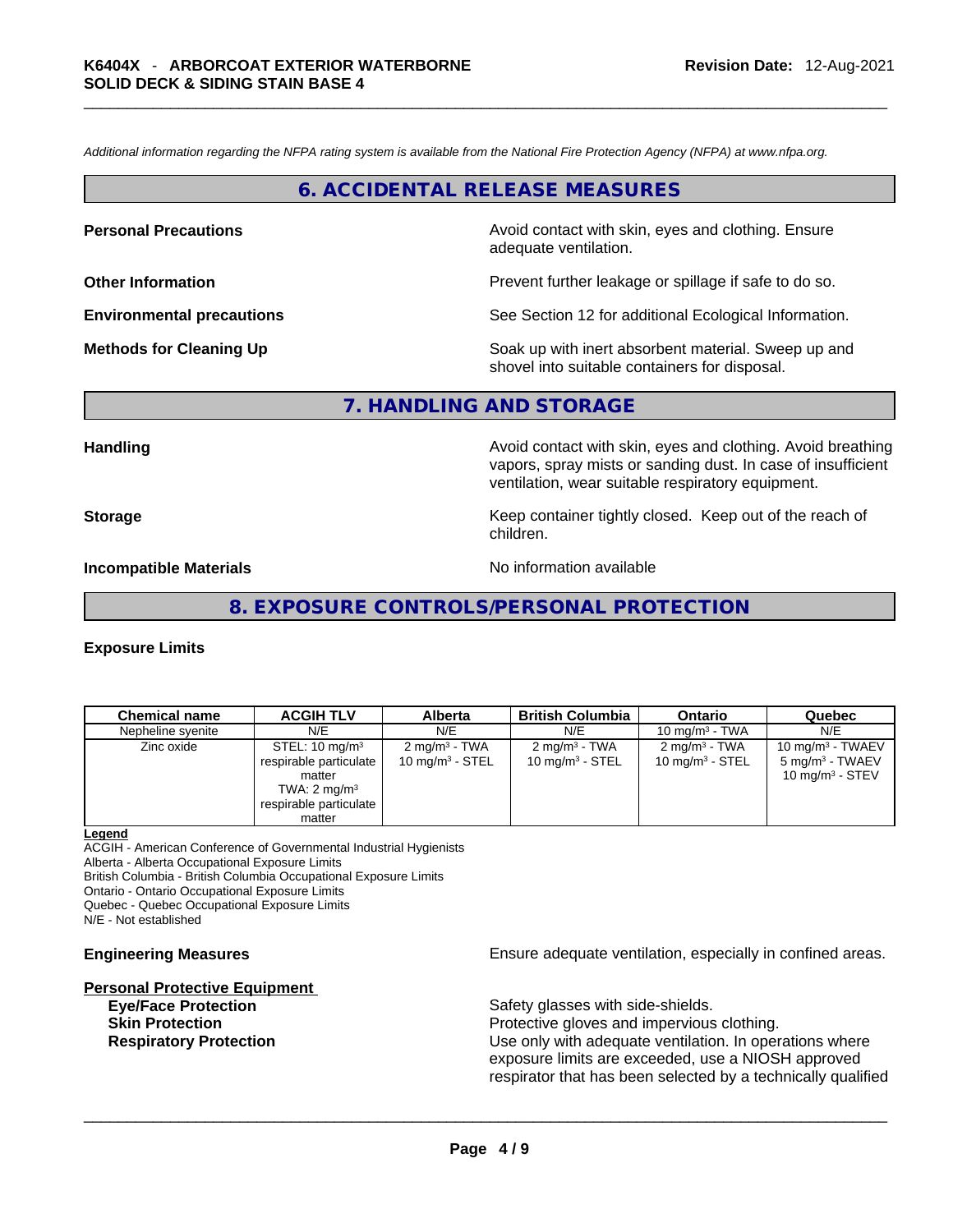person for the specific work conditions. When spraying the product or applying in confined areas, wear a NIOSH approved respirator specified for paint spray or organic vapors.

#### **Hygiene Measures Avoid contact with skin, eyes and clothing. Remove and Avoid contact with skin, eyes and clothing. Remove and Avoid contact with skin, eyes and clothing. Remove and** wash contaminated clothing before re-use. Wash thoroughly after handling.

# **9. PHYSICAL AND CHEMICAL PROPERTIES**

**Appearance** liquid **Odor**<br> **Odor Threshold**<br> **Odor Threshold**<br> **CODOR**<br> **CODOR**<br> **CODOR**<br> **CODOR**<br> **CODOR**<br> **CODOR**<br> **CODOR**<br> **CODOR**<br> **CODOR Density** (Ibs/gal) 10.15 - 10.25 **Specific Gravity** 1.22 - 1.24 **pH bH** *pH* **Viscosity (cps) Viscosity (cps) No information available Solubility(ies)** No information available **Water solubility Water solubility No information available Evaporation Rate Note 2008 No information available Vapor pressure No information available No information available Vapor density No information available No information available Wt. % Solids** 45 - 55 **Vol. % Solids Wt. % Volatiles** 45 - 55 **Vol. % Volatiles** 60 - 70 **VOC Regulatory Limit (g/L)** < 100 **Boiling Point (°F)** 212 **Boiling Point (°C)** 100 **Freezing point (°F)** 32 **Freezing Point (°C)** 0 **Flash point (°F)** Not applicable **Flash Point (°C)** Not applicable **Method**<br> **Plammability (solid, gas)**<br> **Plammability (solid, gas)**<br> **Not applicable Flammability** (solid, gas) **Upper flammability limit:**<br> **Lower flammability limit:** Not applicable Not applicable **Lower flammability limit:**<br> **Autoianition Temperature (°F)**<br> **Autoianition Temperature (°F)**<br> **Autoianition Temperature (°F)**<br> **Autoianition Temperature (°F) Autoignition Temperature (°F) Autoignition Temperature (°C)** No information available **Decomposition Temperature (°F)** No information available **Decomposition Temperature (°C)** No information available **Partition coefficient** No information available

**No information available** 

# **10. STABILITY AND REACTIVITY**

**Reactivity Not Applicable Not Applicable** 

**Chemical Stability** Stable under normal conditions.

**Conditions to avoid**<br> **Example 2018**<br> **Conditions to avoid**<br> **Example 2018**<br> **Prevent from freezing.**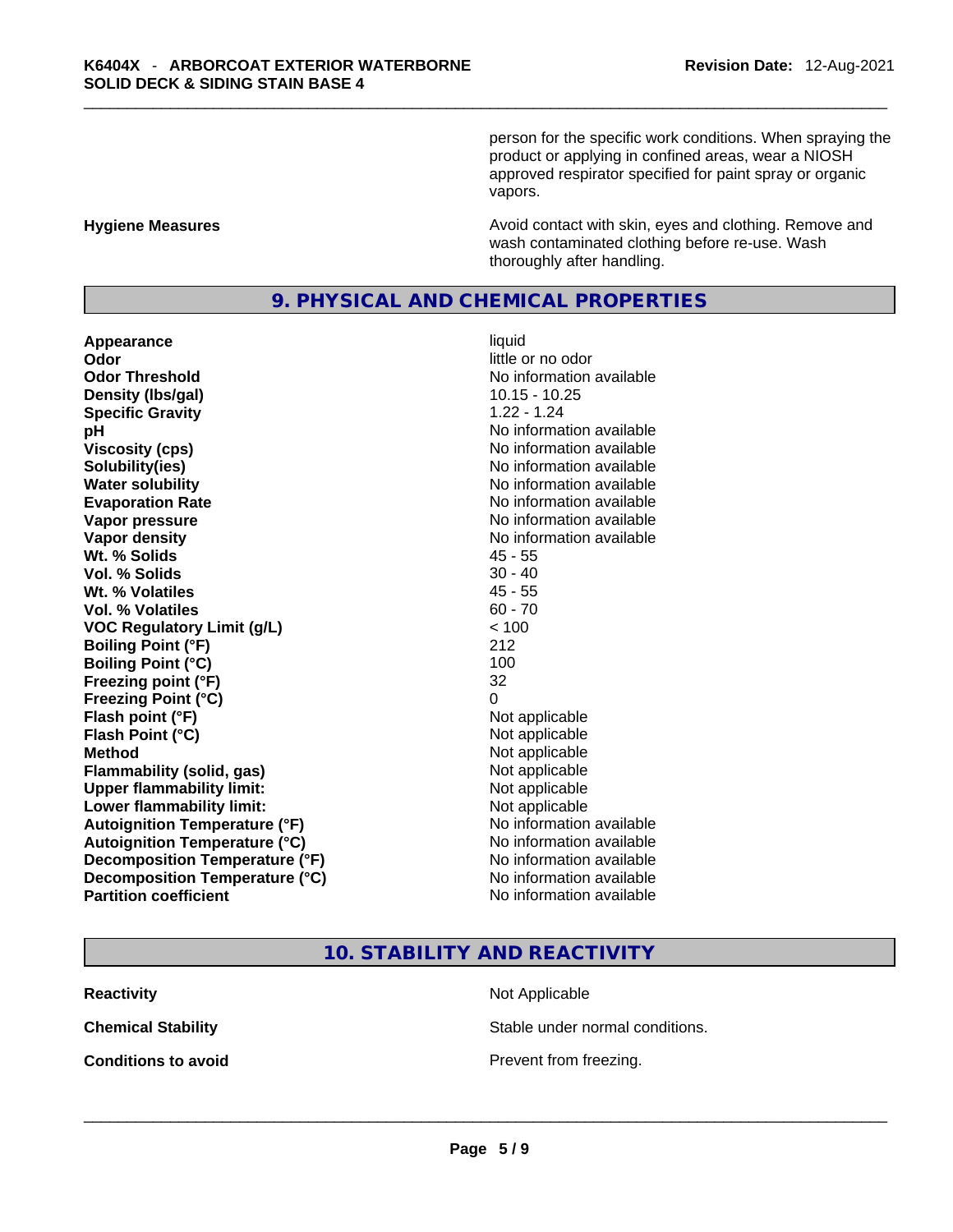**Hazardous Decomposition Products** None under normal use.

**Possibility of hazardous reactions** None under normal conditions of use.

**Incompatible Materials No materials** No materials to be especially mentioned.

# **11. TOXICOLOGICAL INFORMATION**

#### **Product Information Information on likely routes of exposure**

**Principal Routes of Exposure Exposure** Eye contact, skin contact and inhalation.

**Acute Toxicity Product Information Information No information available** 

repeated contact may dry skin and cause irritation.

**<u>Symptoms related to the physical, chemical and toxicological characteristics</u>** 

**Symptoms Symptoms No information available** 

vomiting and diarrhea.

#### **Delayed and immediate effects as well as chronic effects from short and long-term exposure**

**Eye contact Exercise Structure is a set of the May cause slight irritation Skin contact Substance may cause slight skin irritation.** Prolonged or

**Inhalation Inhalation Inhalation May cause irritation of respiratory tract. Ingestion Ingestion Index is a structure of the line of the line of the line of the line of the line of the line of the line of the line of the line of the line of the line of the line of the line of the line of the l** 

**Sensitization No information available. No information available. Neurological Effects** Noinformation available. **Mutagenic Effects Suspected of causing genetic defects. Reproductive Effects May damage fertility or the unborn child.** May damage fertility or the unborn child. **Developmental Effects No information available.** No information available. **Target organ effects** No information available. **STOT - single exposure All and STOT - single exposure** No information available.<br> **STOT - repeated exposure No information available. STOT - repeated exposure and intervals and information available.**<br> **Other adverse effects CONFING CONFING CONFING AVAILABLE Other adverse effects Aspiration Hazard**  No information available.

**Numerical measures of toxicity**

#### **The following values are calculated based on chapter 3.1 of the GHS document**

| ATEmix (oral)          | 116069 mg/kg |
|------------------------|--------------|
| <b>ATEmix (dermal)</b> | 581547 mg/kg |

#### **Component Information**

| Chemical name                                                                                 | Oral LD50            | Dermal LD50           | Inhalation LC50 |
|-----------------------------------------------------------------------------------------------|----------------------|-----------------------|-----------------|
| Propanoic acid, 2-methyl-,<br>monoester with<br>2,2,4-trimethyl-1,3-pentanediol<br>25265-77-4 | $= 3200$ mg/kg (Rat) | $> 15200$ mg/kg (Rat) |                 |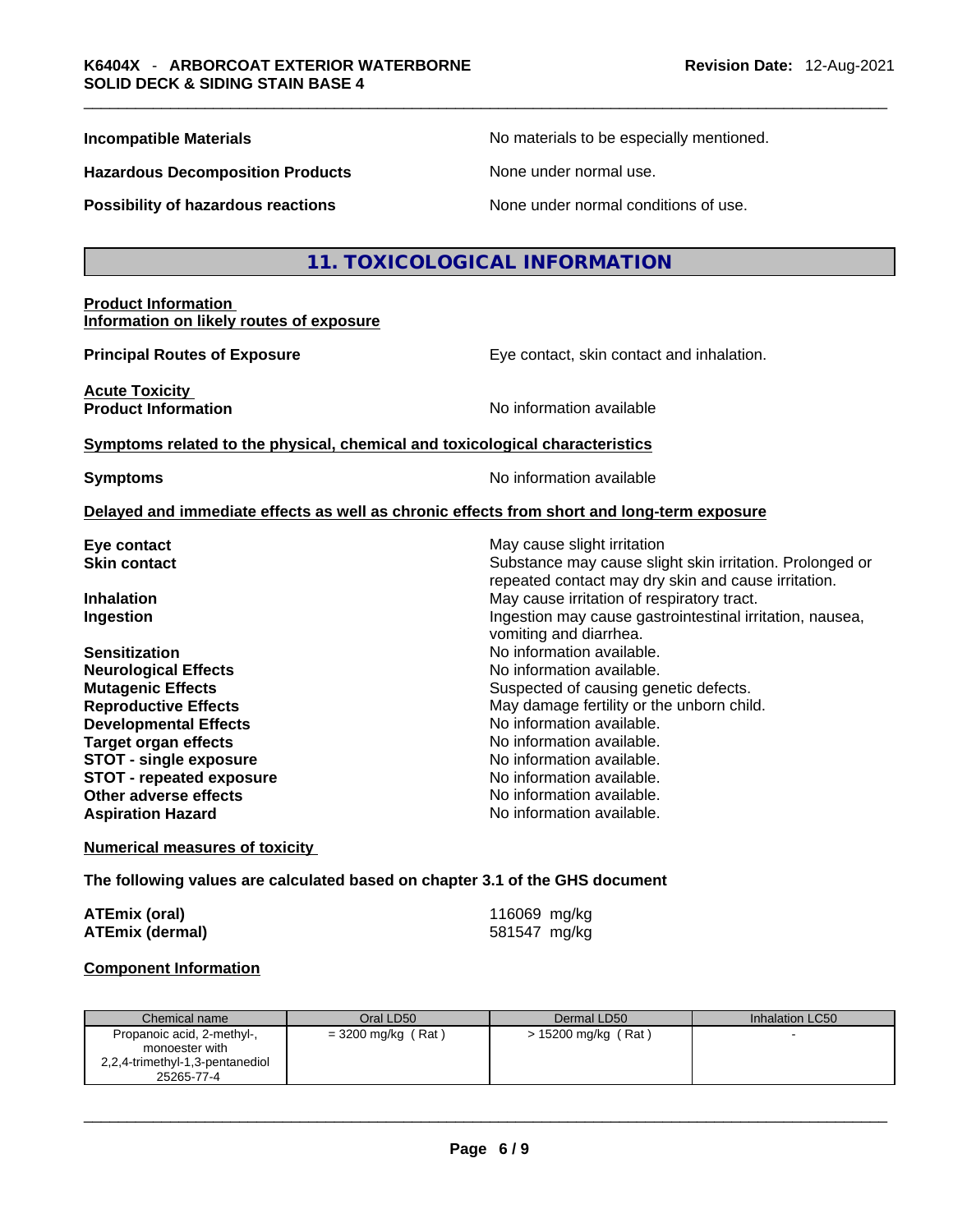| Zinc oxide<br>1314-13-2             | $>$ 5000 mg/kg (Rat) |                          |  |
|-------------------------------------|----------------------|--------------------------|--|
| Carbamic acid,                      | $>$ 5050 mg/kg (Rat) | $>$ 10000 mg/kg (Rabbit) |  |
| 1H-benzimidazol-2-yl-, methyl ester |                      |                          |  |
| 10605-21-7                          |                      |                          |  |

### **Chronic Toxicity**

#### **Carcinogenicity**

*There are no known carcinogenic chemicals in this product above reportable levels.* 

# **12. ECOLOGICAL INFORMATION**

# **Ecotoxicity Effects**

The environmental impact of this product has not been fully investigated.

### **Product Information**

#### **Acute Toxicity to Fish**

No information available

# **Acute Toxicity to Aquatic Invertebrates**

No information available

#### **Acute Toxicity to Aquatic Plants**

No information available

#### **Persistence / Degradability**

No information available.

#### **Bioaccumulation**

There is no data for this product.

### **Mobility in Environmental Media**

No information available.

#### **Ozone**

No information available

# **Component Information**

### **Acute Toxicity to Fish**

Carbamic acid, 1H-benzimidazol-2-yl-, methyl ester LC50: 1.5 mg/L (Rainbow Trout - 96 hr.)

#### **Acute Toxicity to Aquatic Invertebrates**

Carbamic acid, 1H-benzimidazol-2-yl-, methyl ester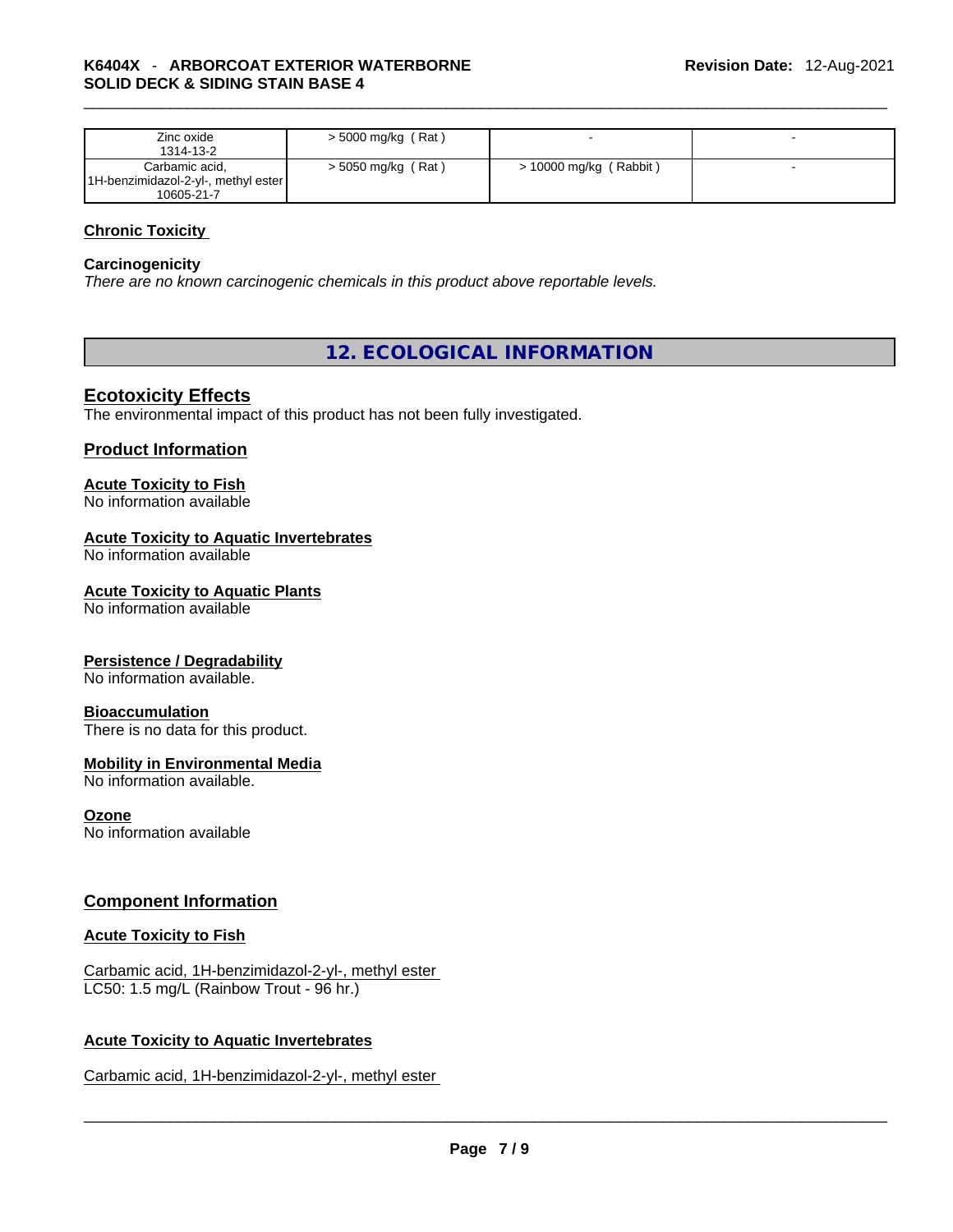LC50: 0.22 mg/L (water flea - 48 hr.)

#### **Acute Toxicity to Aquatic Plants**

No information available

**13. DISPOSAL CONSIDERATIONS** 

Waste Disposal Method **Waste Disposal Method Dispose of in accordance with federal, state, provincial,** and local regulations. Local requirements may vary, consult your sanitation department or state-designated environmental protection agency for more disposal options.

**14. TRANSPORT INFORMATION** 

**TDG** Not regulated

**ICAO / IATA** Not regulated

**IMDG / IMO** Not regulated

# **15. REGULATORY INFORMATION**

# **International Inventories**

| <b>TSCA: United States</b> | Yes - All components are listed or exempt. |
|----------------------------|--------------------------------------------|
| <b>DSL: Canada</b>         | Yes - All components are listed or exempt. |

# **National Pollutant Release Inventory (NPRI)**

#### **NPRI Parts 1- 4**

This product contains the following Parts 1-4 NPRI chemicals:

*None*

### **NPRI Part 5**

This product contains the following NPRI Part 5 Chemicals:

*None*

#### **WHMIS Regulatory Status**

This product has been classified in accordance with the hazard criteria of the Hazardous Products Regulations (HPR) and the SDS contains all the information required by the HPR. \_\_\_\_\_\_\_\_\_\_\_\_\_\_\_\_\_\_\_\_\_\_\_\_\_\_\_\_\_\_\_\_\_\_\_\_\_\_\_\_\_\_\_\_\_\_\_\_\_\_\_\_\_\_\_\_\_\_\_\_\_\_\_\_\_\_\_\_\_\_\_\_\_\_\_\_\_\_\_\_\_\_\_\_\_\_\_\_\_\_\_\_\_